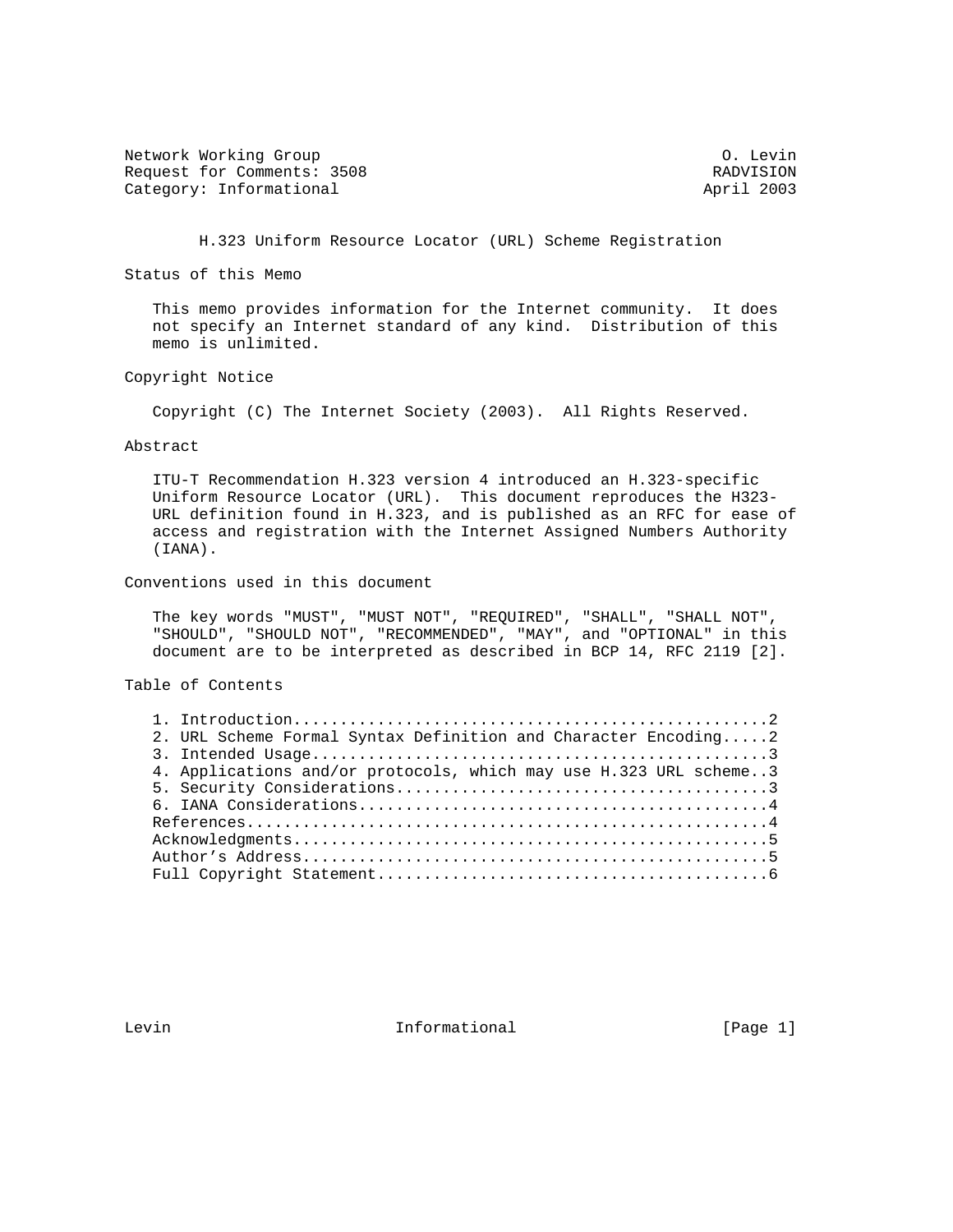1. Introduction

 ITU-T Recommendations H.323 [3] and H.225.0 [4] define a system for multimedia communications services over packet based networks. H.225.0 [4] defines an alias type for carrying any standard Uniform Resource Locator (URL). H.323 version 4 [3] introduced an H.323 specific URL, which may be used to resolve the address of a network entity to which H.323 calls may be directed.

 This document reproduces the H323-URL definition found in ITU-T recommendation H.323 [3] and is published as an RFC for ease of access and IANA registration.

2. URL Scheme Formal Syntax Definition and Character Encoding

 The H.323 URL is defined in ABNF as shown below. Note that it utilizes the Core Rules specified in section 6.1 of [2].

| $H323 - URL$             | $=$               | "h323:" address [ url-parameters ]                     |
|--------------------------|-------------------|--------------------------------------------------------|
| address                  | $=$               | user / "@" hostport / user "@" hostport                |
| user                     | $=$               | $1*(8x21-24 / 8x26-3F / 8x41-7F /  escaped)$           |
|                          |                   | ; The symbols "%", "@", and symbols with               |
|                          |                   | ; a character value below 0x21 may be                  |
|                          |                   | ; represented as escaped sequences.                    |
| hostport =               |                   | host $[$ ":" port]                                     |
| host                     |                   | hostname / IPv4address / IPv6reference                 |
| $hostname =$             |                   | *( domainlabel "." ) toplabel [ "." ]                  |
| domainlabel =            |                   | alphanum / alphanum * ( alphanum / "-" ) alphanum      |
| toplabel                 | $\qquad \qquad =$ | ALPHA / ALPHA * ( alphanum / "-" ) alphanum            |
| $IPv4address =$          |                   | 1*3DIGIT "." 1*3DIGIT "." 1*3DIGIT "." 1*3DIGIT        |
| IPv6reference            |                   | $=$ "[" IPv6address "]"                                |
| IPV6address =            |                   | hexpart [ ":" IPv4address ]                            |
| hexpart =                |                   | hexseq / hexseq "::" [ hexseq ] / "::" [ hexseq ]      |
| hexseq                   | $=$ $-$           | hex4 $*( " : " hex4 )$                                 |
| hex4<br><u> 대한 대한 대학</u> |                   | $1*4$ HEXDIG                                           |
| port =                   |                   | 1*DIGIT                                                |
| url-parameters           |                   | $=$ *(";" url-parameter)                               |
| url-parameter            |                   | $1*(8x21-24 / 8x26-3A / 8x3C-7F / escaped)$<br>$=$ $-$ |
|                          |                   | ; Specific parameter definitions are for               |
|                          |                   | ; further study.                                       |
|                          |                   | ; The symbols "%", ";", and symbols                    |
|                          |                   | ; with a character value below 0x21 may be             |
|                          |                   | ; represented as escaped sequences.                    |
| alphanum                 |                   | $=$ ALPHA / DIGIT                                      |
| escaped                  | $=$               | "%" HEXDIG HEXDIG                                      |
|                          |                   |                                                        |
|                          |                   |                                                        |

The host is case insensitive.

Levin **Informational Informational** [Page 2]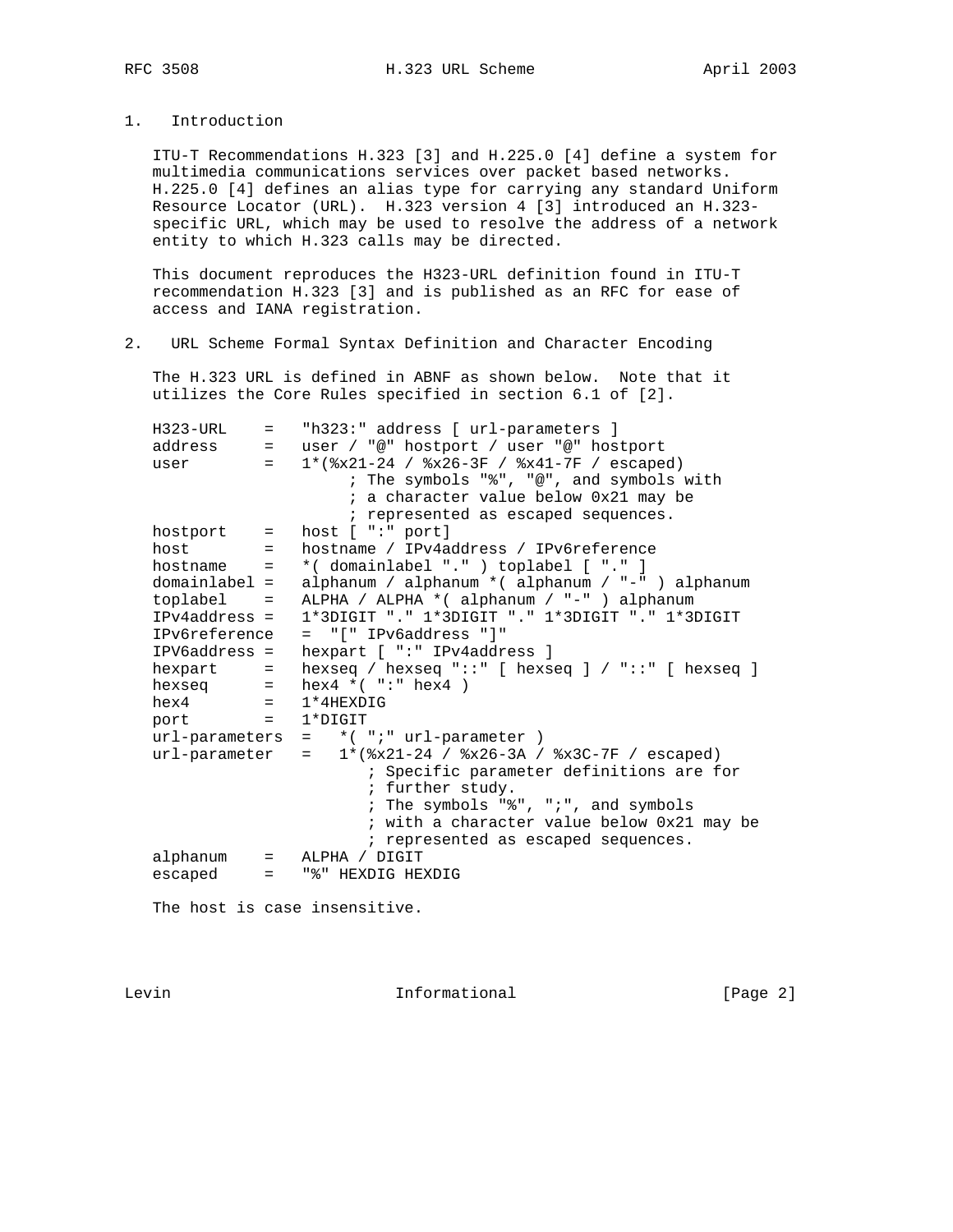The "user" is a Unicode [8] string that shall be UTF-8 [7] encoded and then escaped as necessary. In the "user" field, the characters with a numeric value below 0x80 are case insensitive and the characters with a numeric value above or equal to 0x80 are case sensitive.

 The character set and case sensitivity of the "url-parameter" is specified in each parameter definition.

3. Intended Usage

 The H.323 URL is intended to help an entity resolve the address of another H.323 entity, where an "entity" may be a user, a device, or a service. The "user" portion of the URL specifies an alias for the entity, without carrying any information about the location of the entity. The "hostport", on the other hand, is the domain name of an Endpoint, Gatekeeper, Border Element, or other functional element to which H.323 calls may be directed or for which services may be performed.

4. Applications and/or protocols, which may use H.323 URL scheme

 H.323 URLs may be carried by other protocols, such as SIP [6] or TRIP [9]. H.323 URLs may be also contained within web pages or within XML data, which may be utilized by H.323 entities in order to initiate calls or perform services.

5. Security Considerations

 When an H.323 URL is carried within H.225.0 [4] messages, security is addressed by the H.235 security framework [5]. When an H.323 URL carried within other protocols (such as SIP [6]), the security is addressed within the corresponding protocol.

 In general, security, as it relates to the usage and carriage of the H.323 URLs, is considered as an issue that should be addressed within scope of H.323 or other relevant protocols and is not within the scope of this document.

Levin **Informational Informational** [Page 3]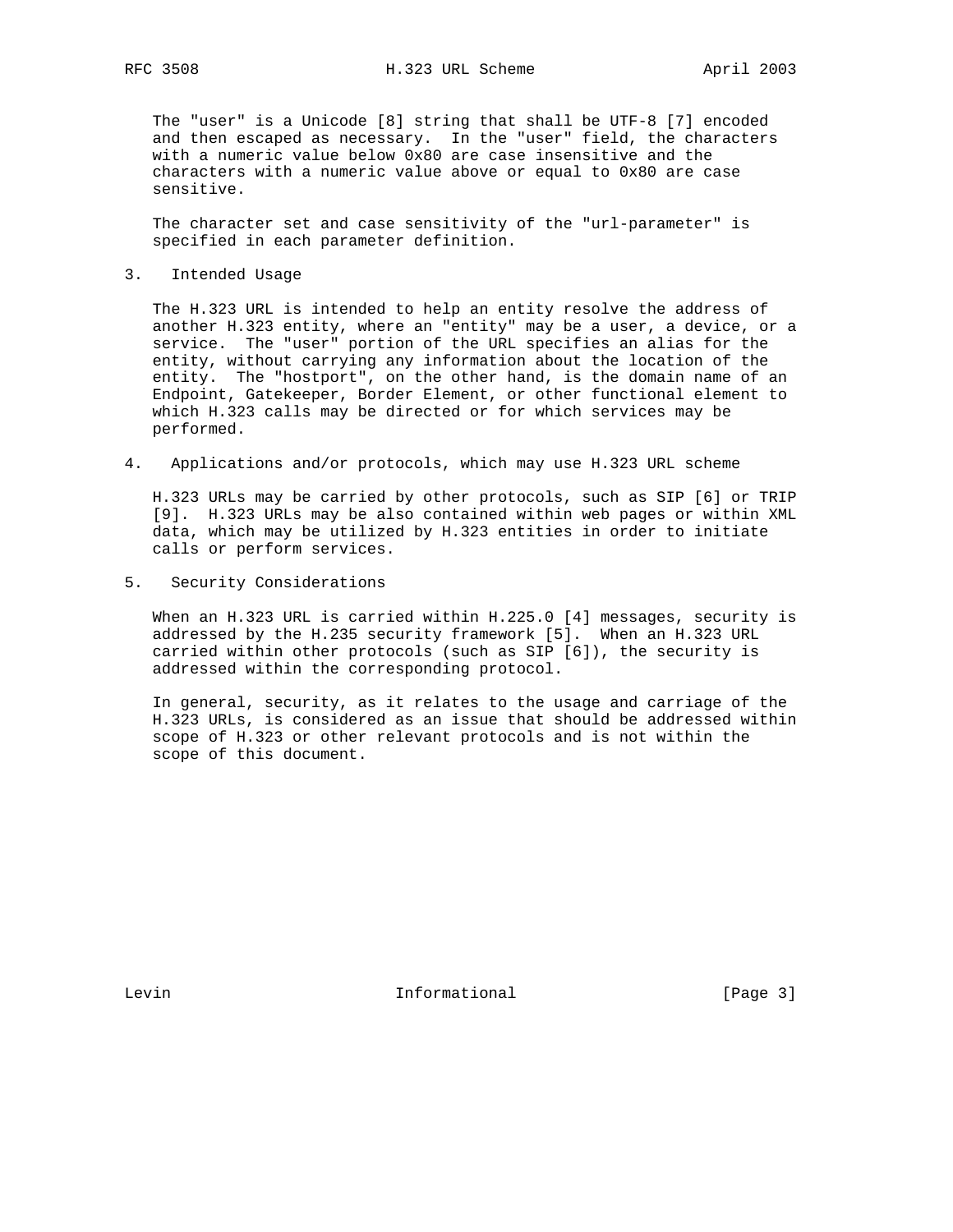## 6. IANA Considerations

 The purpose of this document is serving as a reference point for the purposes of registering the H.323 URL scheme with IANA.

 Having the URL registered with IANA will ensure that there is no duplication of the URL scheme "h323". This document reproduces the exact H323-URL definition as published in ITU-T Recommendation H.323 [3].

Registration Template

URL scheme name: h323

URL scheme syntax: Section 2 of RFC 3508

Character encoding considerations: Section 2 of RFC 3508

Intended usage: Section 3 of RFC 3508

 Applications and/or protocols which use this scheme: Section 4 of RFC 3508

 Interoperability considerations: None. (Section 2 of RFC 3508 contains the first version of "h323" URL definition.)

Security considerations: Section 5 of RFC 3508

Relevant publications: [3] and [4]

Contact: Orit Levin, orit@radvision.com

Author/Change Controller: IESG

## References

- [1] Bradner, S., "Key words for use in RFCs to Indicate Requirement Levels", BCP 14, RFC 2119, March 1997.
- [2] Crocker, D., Editor, and P. Overell "Augmented BNF for Syntax Specifications: ABNF", RFC 2234, November 1997.
- [3] ITU-T Recommendation H.323v.4 "Packet-based multimedia communications systems", November 2000.
- [4] ITU-T Recommendation H.225.0 "Call signalling protocols and media stream packetization for packet-based multimedia communication systems", November 2000.

Levin **Informational Informational** [Page 4]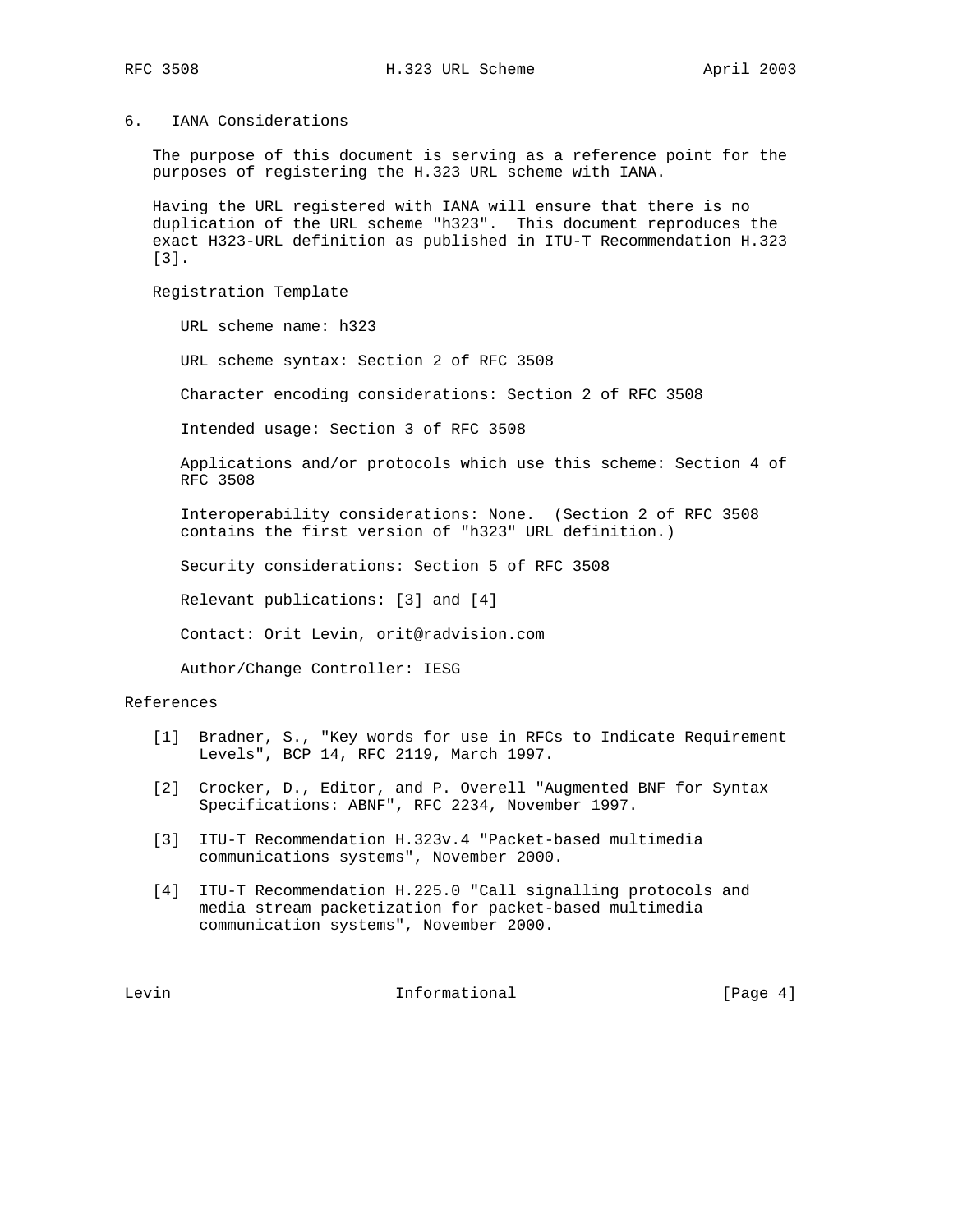- [5] ITU-T Recommendation H.235 "Security and Encryption for H Series (H.323 and other H.245 based) multimedia terminals", November 2000.
- [6] Rosenberg, J., Schulzrinne, H., Camarillo, G., Johnston, A., Peterson, J., Sparks, R., Handley, M. and E. Schooler, "SIP: Session Initiation Protocol", RFC 3261, June 2002.
- [7] Yergeau, F., "UTF-8, a transformation format of ISO 10646", RFC 2279, January 1998.
- [8] ISO/IEC 10646-1:1993, Information technology "Universal Multiple-Octet Coded Character Set (USC)" Part 1: Architecture and Basic Multilingual Plane.
- [9] Rosenberg, J., Salama, H. and M. Squire, "Telephony Routing over IP (TRIP)", RFC 3219, January 2002.

## Acknowledgments

 This document is prepared and posted on behalf of SG-16 ITU-T. I wish to thank Paul E. Jones, Robert Callaghan and Cullen Jennings for their comments and active help.

Author's Address

 Orit Levin RADVISION 266 Harristown Road Glen Rock, NJ USA

 Phone: +1-201-689-6330 EMail: orit@radvision.com

Levin **Informational Informational** [Page 5]